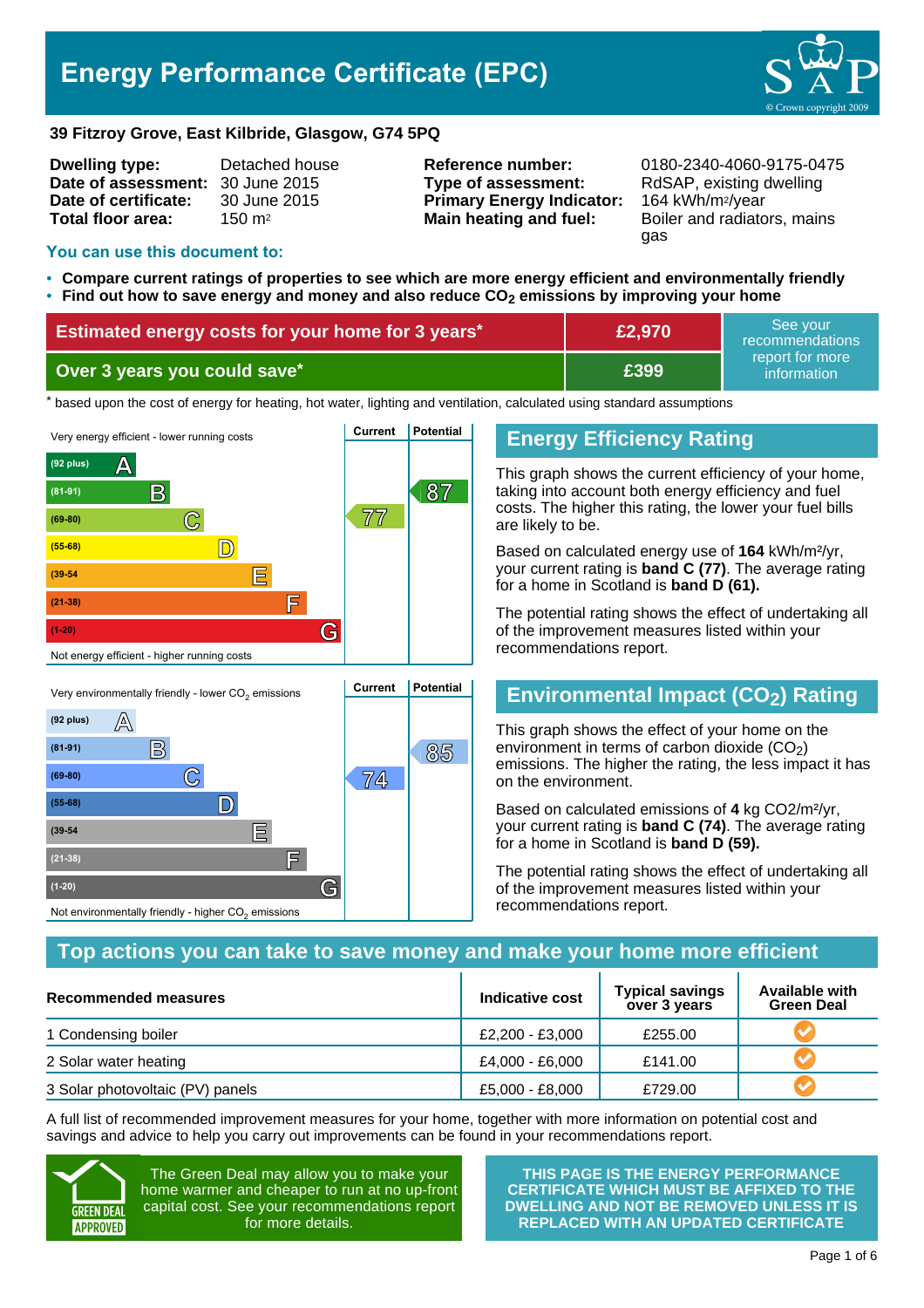### **Summary of the energy performance related features of this home**

This table sets out the results of the survey which lists the current energy-related features of this home. Each element is assessed by the national calculation methodology; 1 star = very poor (least efficient), 2 stars = poor, 3 stars = average, 4 stars = good and 5 stars = very good (most efficient). The assessment does not take into consideration the condition of an element and how well it is working. 'Assumed' means that the insulation could not be inspected and an assumption has been made in the methodology, based on age and type of construction.

| <b>Element</b>        | <b>Description</b>                                                   | <b>Energy Efficiency</b> | Environmental  |
|-----------------------|----------------------------------------------------------------------|--------------------------|----------------|
| Walls                 | Timber frame, as built, insulated (assumed)                          | *****                    | ★★★★★          |
| Roof                  | Pitched, 200 mm loft insulation<br>Roof room(s), insulated (assumed) | ★★★★☆<br>★★★★☆           | ★★★★☆<br>★★★★☆ |
| Floor                 | Solid, insulated (assumed)                                           |                          |                |
| <b>Windows</b>        | Fully double glazed                                                  | ★★★★☆                    | ★★★★☆          |
| Main heating          | Boiler and radiators, mains gas                                      | ★★★★☆                    | ★★★★☆          |
| Main heating controls | Programmer, room thermostat and TRVs                                 | ★★★★☆                    | ★★★★☆          |
| Secondary heating     | Room heaters, mains gas                                              |                          |                |
| Hot water             | From main system                                                     | ★★★★☆                    | ★★★★☆          |
| Lighting              | Low energy lighting in 86% of fixed outlets                          | *****                    | *****          |

### **The energy efficiency rating of your home**

Your Energy Efficiency Rating is calculated using the standard UK methodology, RdSAP. This calculates energy used for heating, hot water, lighting and ventilation and then applies fuel costs to that energy use to give an overall rating for your home. The rating is given on a scale of 1 to 100. Other than the cost of fuel for electrical appliances and for cooking, a building with a rating of 100 would cost almost nothing to run.

As we all use our homes in different ways, the energy rating is calculated using standard occupancy assumptions which may be different from the way you use it. The rating also uses national weather information to allow comparison between buildings in different parts of Scotland. However, to make information more relevant to your home, local weather data is used to calculate your energy use,  $CO<sub>2</sub>$  emissions, running costs and the savings possible from making improvements.

### **The impact of your home on the environment**

One of the biggest contributors to global warming is carbon dioxide. The energy we use for heating, lighting and power in our homes produces over a quarter of the UK's carbon dioxide emissions. Different fuels produce different amounts of carbon dioxide for every kilowatt hour (kWh) of energy used. The Environmental Impact Rating of your home is calculated by applying these 'carbon factors' for the fuels you use to your overall energy use.

The average Scottish household produces about 6 tonnes of carbon dioxide every year. Based on this assessment, heating and lighting this home currently produces approximately 4.3 tonnes of carbon dioxide every year. Adopting recommendations in this report can reduce emissions and protect the environment. If you were to install all of these recommendations this could reduce emissions by 1.5 tonnes per year. You could reduce emissions even more by switching to renewable energy sources.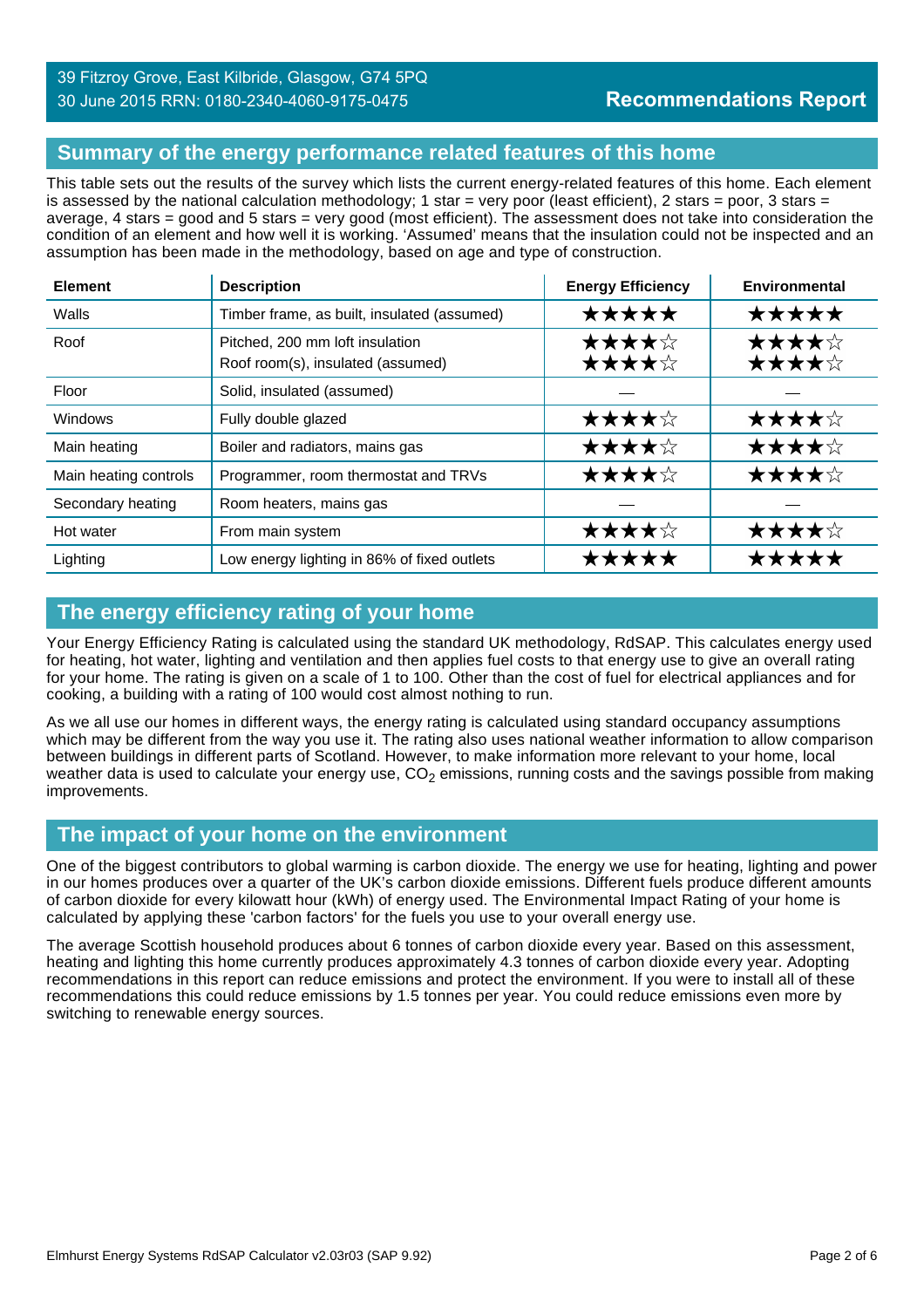### **Estimated energy costs for this home**

| Editional and all and the time name |                             |                               |                                 |  |  |
|-------------------------------------|-----------------------------|-------------------------------|---------------------------------|--|--|
|                                     | <b>Current energy costs</b> | <b>Potential energy costs</b> | <b>Potential future savings</b> |  |  |
| <b>Heating</b>                      | £2,259 over 3 years         | £2,070 over 3 years           |                                 |  |  |
| <b>Hot water</b>                    | £432 over 3 years           | £222 over 3 years             | <b>You could</b>                |  |  |
| Lighting                            | £279 over 3 years           | £279 over 3 years             | save £399                       |  |  |
|                                     | Totals £2,970               | £2,571                        | over 3 years                    |  |  |

These figures show how much the average household would spend in this property for heating, lighting and hot water. This excludes energy use for running appliances such as TVs, computers and cookers, and the benefits of any electricity generated by this home (for example, from photovoltaic panels). The potential savings in energy costs show the effect of undertaking all of the recommended measures listed below.

### **Recommendations for improvement**

The measures below will improve the energy and environmental performance of this dwelling. The performance ratings after improvements listed below are cumulative; that is, they assume the improvements have been installed in the order that they appear in the table. Further information about the recommended measures and other simple actions to take today to save money is available from the Home Energy Scotland hotline which can be contacted on 0808 808 2282. Before carrying out work, make sure that the appropriate permissions are obtained, where necessary. This may include permission from a landlord (if you are a tenant) or the need to get a Building Warrant for certain types of work.

| <b>Indicative cost</b><br><b>Recommended measures</b> |                                              |                 | <b>Typical saving</b><br>per year | <b>Rating after improvement</b> |                    | <b>Green</b>         |
|-------------------------------------------------------|----------------------------------------------|-----------------|-----------------------------------|---------------------------------|--------------------|----------------------|
|                                                       |                                              |                 |                                   | <b>Energy</b>                   | <b>Environment</b> | <b>Deal</b>          |
| $\overline{1}$                                        | Replace boiler with new condensing<br>boiler | £2,200 - £3,000 | £85                               | C 79                            | C 77               | $\bigcirc$           |
| 2                                                     | Solar water heating                          | £4,000 - £6,000 | £47                               | C80                             | C 79               | $\bigcirc$           |
| 3                                                     | Solar photovoltaic panels, 2.5 kWp           | £5,000 - £8,000 | £243                              | <b>B</b> 87                     | <b>B85</b>         | $\blacktriangledown$ |

Measures which have a green deal tick  $\bullet$  are likely to be eligible for Green Deal finance plans based on indicative costs. Subsidy also may be available for some measures, such as solid wall insulation. Additional support may also be available for certain households in receipt of means tested benefits. Measures which have an orange tick **on** may need additional finance. To find out how you could use Green Deal finance to improve your property, visit www.greenerscotland.org or contact the Home Energy Scotland hotline on 0808 808 2282.

#### **Alternative measures**

There are alternative improvement measures which you could also consider for your home. It would be advisable to seek further advice and illustration of the benefits and costs of such measures.

• Micro CHP

### **Choosing the right improvement package**

For free and impartial advice on choosing suitable measures for your property, contact the Home Energy Scotland hotline on 0808 808 2282 or go to www.greenerscotland.org.

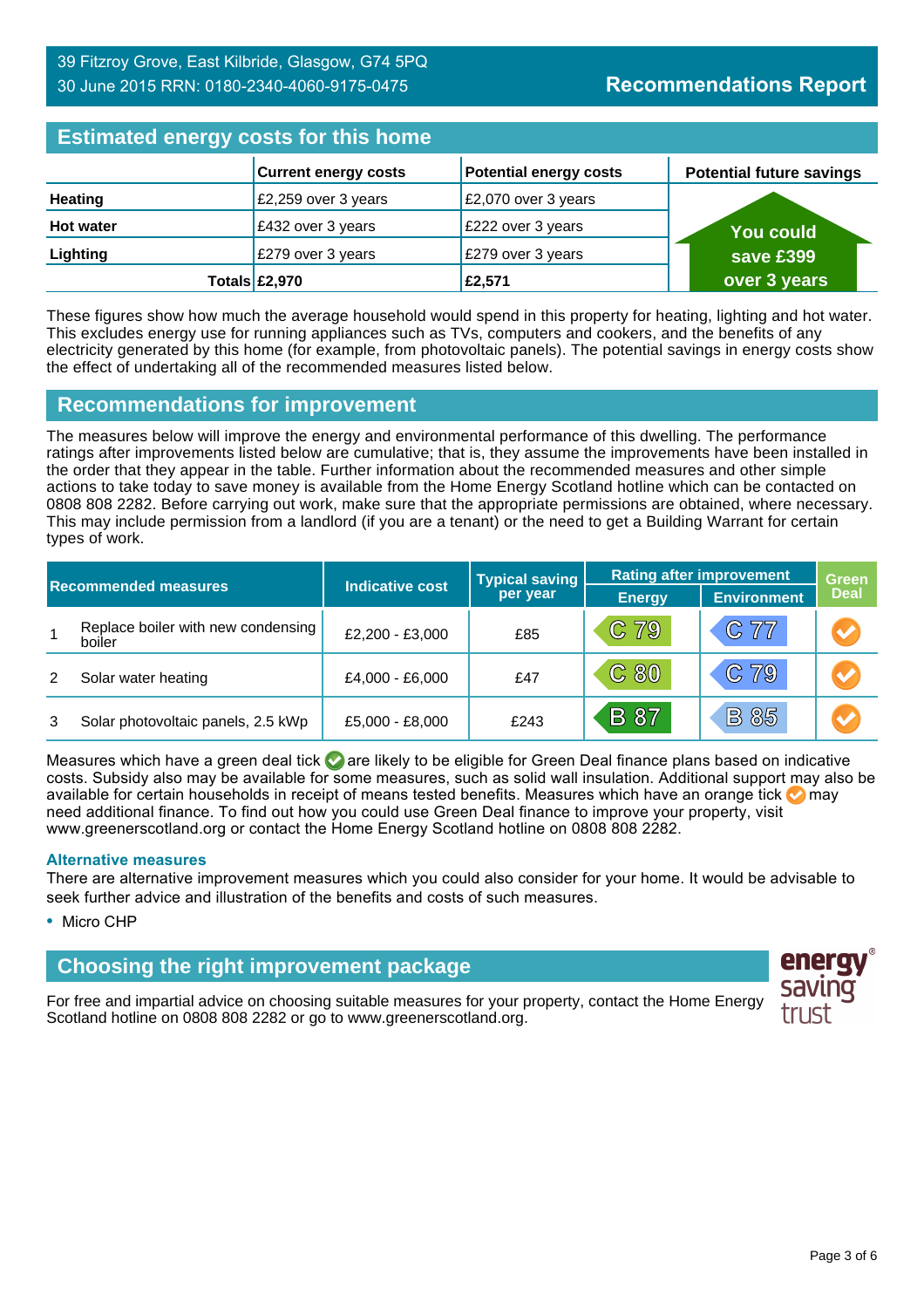### **About the recommended measures to improve your home's performance rating**

This section offers additional information and advice on the recommended improvement measures for your home

#### **1 Condensing boiler**

A condensing boiler is capable of much higher efficiencies than other types of boiler, meaning it will burn less fuel to heat this property. This improvement is most appropriate when the existing central heating boiler needs repair or replacement, however there may be exceptional circumstances making this impractical. Condensing boilers need a drain for the condensate which limits their location; remember this when considering remodelling the room containing the existing boiler even if the latter is to be retained for the time being (for example a kitchen makeover). Building regulations generally apply to this work and a building warrant may be required, so it is best to obtain advice from your local authority building standards department and from a qualified heating engineer.

#### **2 Solar water heating**

A solar water heating panel, usually fixed to the roof, uses the sun to pre-heat the hot water supply. This can significantly reduce the demand on the heating system to provide hot water and hence save fuel and money. Planning permission might be required, building regulations generally apply to this work and a building warrant may be required, so it is best to check these with your local authority. You could be eligible for Renewable Heat Incentive payments which could appreciably increase the savings beyond those shown on your EPC, provided that both the product and the installer are certified by the Microgeneration Certification Scheme (or equivalent). Details of local MCS installers are available at www.microgenerationcertification.org.

#### **3 Solar photovoltaic (PV) panels**

A solar PV system is one which converts light directly into electricity via panels placed on the roof with no waste and no emissions. This electricity is used throughout the home in the same way as the electricity purchased from an energy supplier. Planning permission might be required, building regulations generally apply to this work and a building warrant may be required, so it is best to check these with your local authority. The assessment does not include the effect of any Feed-in Tariff which could appreciably increase the savings that are shown on this EPC for solar photovoltaic panels, provided that both the product and the installer are certified by the Microgeneration Certification Scheme (or equivalent). Details of local MCS installers are available at www.microgenerationcertification.org.

### **Low and zero carbon energy sources**

Low and zero carbon (LZC) energy sources are sources of energy that release either very little or no carbon dioxide into the atmosphere when they are used. Installing these sources may help reduce energy bills as well as cutting carbon.

**LZC energy sources present:** There are none provided for this home

#### **Your home's heat demand**

You could receive Renewable Heat Incentive (RHI) payments and help reduce carbon emissions by replacing your existing heating system with one that generates renewable heat and, where appropriate, having your loft insulated and cavity walls filled. The estimated energy required for space and water heating will form the basis of the payments. For more information go to www.energysavingtrust.org.uk/scotland/rhi.

| <b>Heat demand</b>           | <b>Existing dwelling</b> | Impact of loft<br>insulation | Impact of cavity<br>wall insulation | Impact of solid wall<br>insulation |
|------------------------------|--------------------------|------------------------------|-------------------------------------|------------------------------------|
| Space heating (kWh per year) | 11.558                   | N/A                          | N/A                                 | N/A                                |
| Water heating (kWh per year) | 2,516                    |                              |                                     |                                    |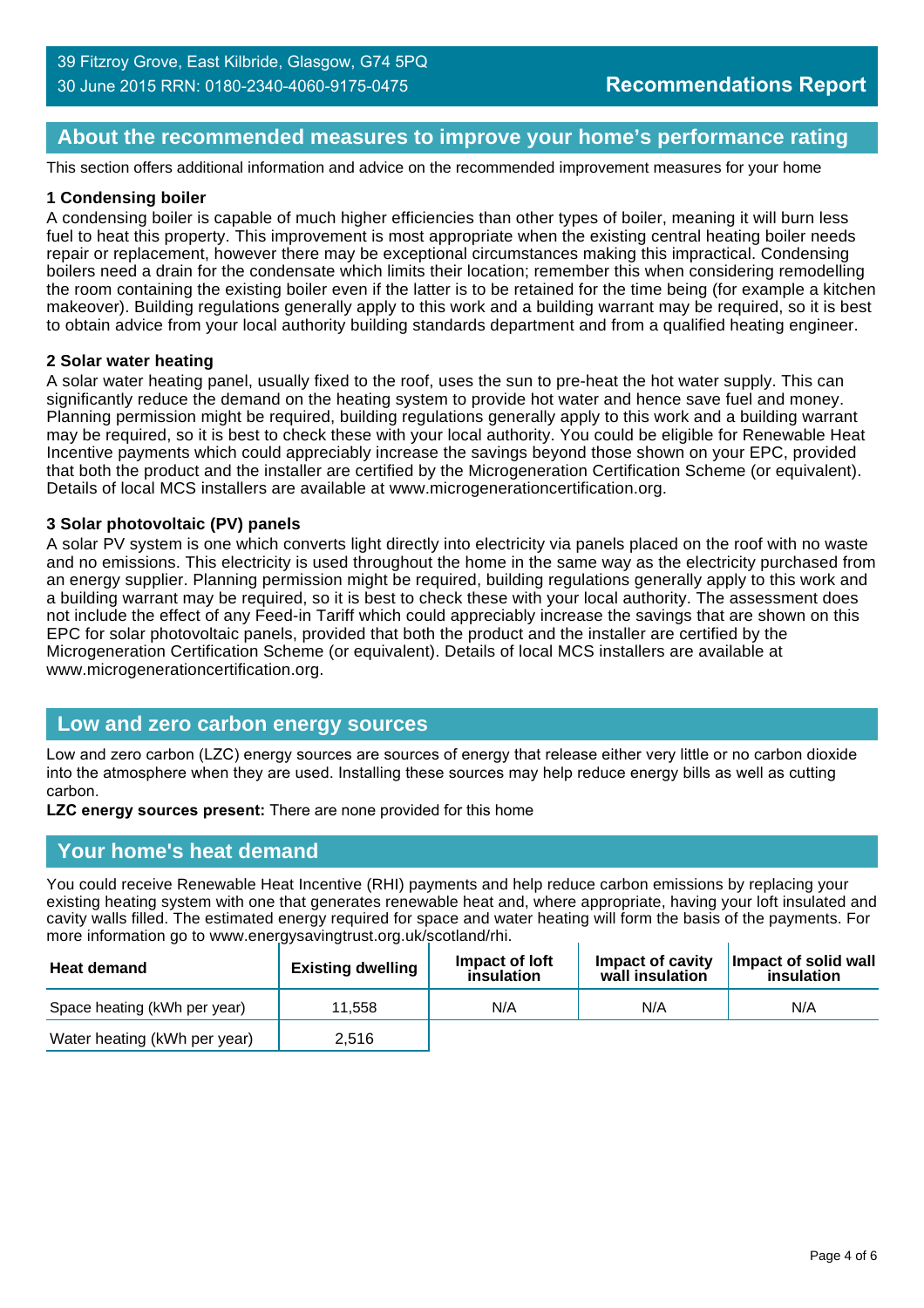### **About this document**

This Recommendations Report and the accompanying Energy Performance Certificate are valid for a maximum of ten years. These documents cease to be valid where superseded by a more recent assessment of the same building carried out by a member of an Approved Organisation.

The Energy Performance Certificate and this Recommendations Report for this building were produced following an energy assessment undertaken by an assessor accredited by Elmhurst (www.elmhurstenergy.co.uk), an Approved Organisation Appointed by Scottish Ministers. The certificate has been produced under the Energy Performance of Buildings (Scotland) Regulations 2008 from data lodged to the Scottish EPC register. You can verify the validity of this document by visiting www.scottishepcregister.org.uk and entering the report reference number (RRN) printed at the top of this page.

| Assessor's name:            | Mr. Paul Fraser                         |
|-----------------------------|-----------------------------------------|
| Assessor membership number: | EES/008263                              |
| Company name/trading name:  | <b>Allied Surveyors Scotland Plc</b>    |
| Address:                    | 24 Herbert Street                       |
|                             | Glasgow                                 |
|                             | G20 6NB                                 |
| Phone number:               | 0141 3309950                            |
| Email address:              | paul.fraser@alliedsurveyorsscotland.com |
| Related party disclosure:   | No related party                        |

If you have any concerns regarding the content of this report or the service provided by your assessor you should in the first instance raise these matters with your assessor and with the Approved Organisation to which they belong. All Approved Organisations are required to publish their complaints and disciplinary procedures and details can be found online at the web address given above.

#### **Use of this energy performance information**

This Certificate and Recommendations Report will be available to view online by any party with access to the report reference number (RRN) and to organisations delivering energy efficiency and carbon reduction initiatives on behalf of the Scottish and UK Governments. If you are the current owner or occupier of this building and do not wish this data to be used by these organisations to contact you in relation to such initiatives, please opt out by visiting www.scottishepcregister.org.uk and your data will be restricted accordingly. Further information on this and on Energy Performance Certificates in general can be found at www.scotland.gov.uk/epc.